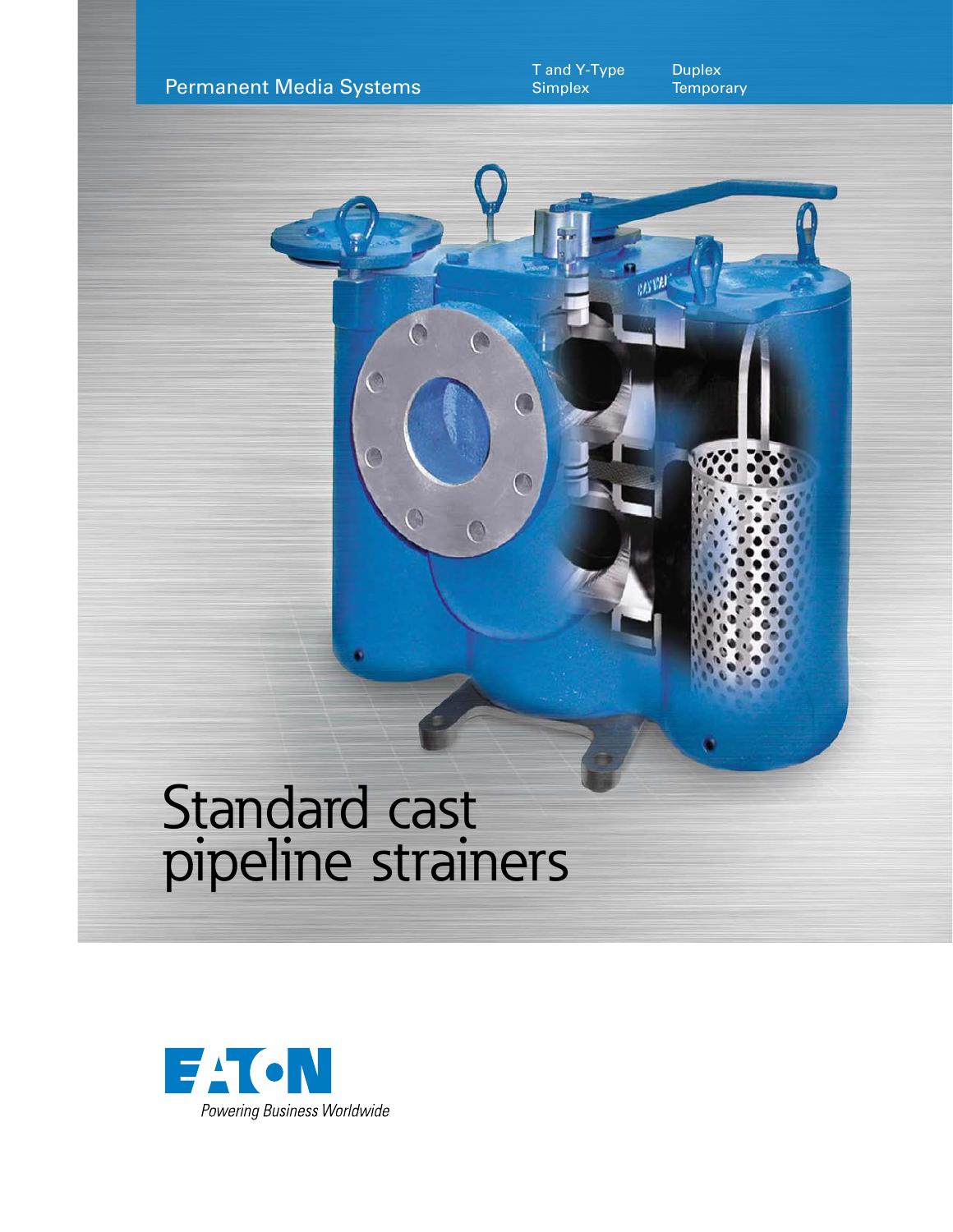# Standard cast pipeline strainers

High performance systems for keeping debris out of your downstream equipment

Eaton standard cast pipeline strainers

protect pumps, filters, nozzles, flow meters, valves, heat exchangers, condensers, oil burners, boilers, and other process system components from damaging pipeline debris. Eaton maintains the largest and broadest inventory of strainers in the industry, and can provide off-the-shelf delivery of simplex, duplex, and Y strainers in metals such as cast iron, carbon steel, bronze, and stainless steel.

#### Eaton standard cast pipeline strainers

meet customers' expectations and the highest standards, including:

- ISO 9001-2008 quality management
- Properly sized components to meet any specified retention requirement and flow rate
- NSF approved coatings
- Ultra low discharge strainer technology that offers reduced purged volumes

For more than 50 years, Eaton has led the way with designs that meet the growing and vigorous demands of process and manufacturing industries, utilities, and municipalities around the world.

#### The American Bureau of Shipping (ABS)

has added Eaton's Model 72 and 73 simplex strainers and the Model 53BTX duplex strainer to its list of Type Approved products.

## **MODEL 85 Y STRAINER**

- $1/4$ " to 10" threaded, flanged, or socket weld connections
- Carbon steel and stainless steel
- Compact design
- Bolted or threaded covers
- Standard stainless steel screens
- Horizontal or vertical installation



Cross-section of a Y Strainer with blow off connection for quick and easy clean-out.

#### **MODEL 72 SIMPLEX BASKET STRAINER**

- <sup>3</sup>/8" to 8" threaded or flanged connections
- Iron, bronze, carbon steel, or stainless steel
- Quick open cover—no tools needed
- Heavy wall construction
- Large capacity baskets
- Machined basket seat
- Threaded drain
- Perforated or mesh 316 stainless steel basket
- Mounting feet for stable installation for flanged units 2" and larger
- Basket perforations from 1/32" to 1/2"
- Basket mesh from 20 to 400
- Optional: basket and seal materials, vent valves, gauge/vent taps, magnetic basket inserts, pressure differential gauge and switch

#### **MODEL 72SJ STEAM JACKETED BASKET STRAINER**

- 1" to 8" flanged connections
- Carbon steel or stainless steel
- NPT steam connections
- Up to 100 psi steam pressure
- Quick open cover—no tools required
- Large capacity basket
- Threaded drain plug
- Machined basket seat
- Viton<sup>®</sup> seals
- Perforated or mesh 316 stainless steel basket
- Basket perforations from 1/32" to 1/2"
- Basket mesh from 20 to 400
- Optional: vent valve and drain valves, gauge/vent taps, pressure differential gauge and switches

Viton®, Tefzel® and Teflon® are registered trademarks of E. I. du Pont de Nemours and company.



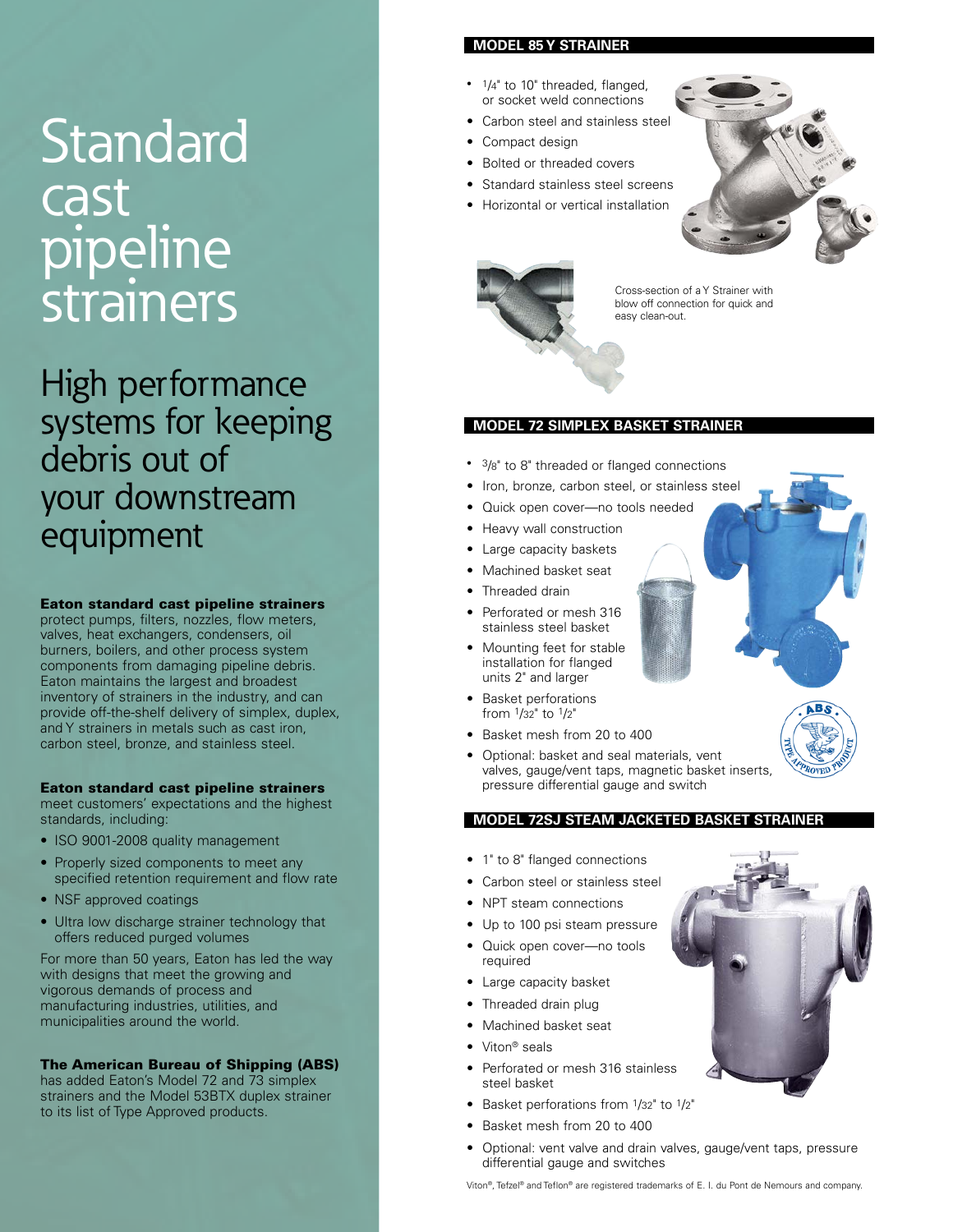#### **MODEL 72L TEFZEL-LINED BASKET STRAINER**

- 1" to 6" flanged connections
- Carbon steel with abrasion resistant 1/8" Tefzel® liner
- Excellent corrosion resistance
- Tefzel-coated baskets
- Service temperatures to 300 °F
- Quick opening covers
- Large capacity baskets
- Flanged drain
- Low cost alternative to exotic alloy strainers
- Optional: MONEL® or HASTELLOY® C baskets



#### **MODEL 30R ECONOMY BASKET STRAINER**

- 1-1/2" to 8" threaded or flanged connections
- Iron
- Hand removable cover
- Drain plug
- Machined basket seat
- Perforated or mesh 316 stainless steel basket
- Basket perforations from 1/32" to 1/2"
- Basket mesh from 20 to 400
- Optional: MONEL baskets, vent and drain valves,

gauge/vent taps, magnetic basket inserts, and pressure differential gauges and switches

# **MODEL 73 STRAIGHT FLOW BASKE**

- 10" to 18" flanged connections
- Iron or bronze
- Quick open cover
- Straight through flow design
- Low pressure loss
- Convoluted basket design
- Hand removable basket
- Threaded drain
- Buna-N® O-ring seal
- Low profile
- No tools required for access
- Perforated or mesh 316 stainless steel basket
- Basket perforations from 1/32" to 1/2"
- Basket mesh of 20, 40, or 60
- Optional: vent valves, drain valves, gauge/vent taps, pressure differential gauge and switches

MONEL® is a registered trademark of Special Metals Corporation group of Companies. HASTELLOY® is a registered trademark of Haynes International Inc.

### **MODEL 50 PLUG TYPE DUPLEX BASKET STRAINER**

- 5", 6", or 8" flanged connections
- Iron, bronze, carbon steel, or stainless steel
- Continuous flow, no shutdown for basket cleaning
- Rugged tapered plug design
- Lift jack prevents galling of the plug
- Quick open cover-no tools needed
- Large capacity baskets
- Threaded drain
- Machined basket seat
- Perforated or mesh 316 stainless steel basket
- Basket perforations from 1/32" to 1/2"
- Basket mesh from 20 to 400
- Optional: MONEL baskets, vent and drain valves, gauge/vent taps, pressure differential gauge and switches, cast iron and stainless steel diverter plug, magnetic basket inserts and a variety of seal materials

#### **MODEL 53BTX BALL TYPE DUPLEX BASKET STRAINER**

- 3/4" to 4" threaded or flanged connections
- Iron, bronze, carbon steel, or stainless steel
- Dynamic sealing design for long life
- Easy-to-operate lever handle no gear box required
- seat and seal design requires no adjustments
- for longer service life
- 
- Double-stem O-rings for positive sealing
- Easy to access body vent valve
- Side drain plugs on each basket well
- Piston seal strainer basket cover
- Easy access for diverter cartridge removal

Unique diverter cartridge assures leak-tight isolation of basket chamber during cleaning. A double sealing system on the upper and lower stems guards against any possible leakage. If service becomes necessary, just remove four bolts and the cartridge slides right out the top of the strainer body.





**ABS** 

PROVED

- Unique
	- Foot pads
		- installation
	- Teflon<sup>®</sup> seats
		- for rock solid
	- -
		-
		-
		-
		-
		- 316 stainless steel ball design